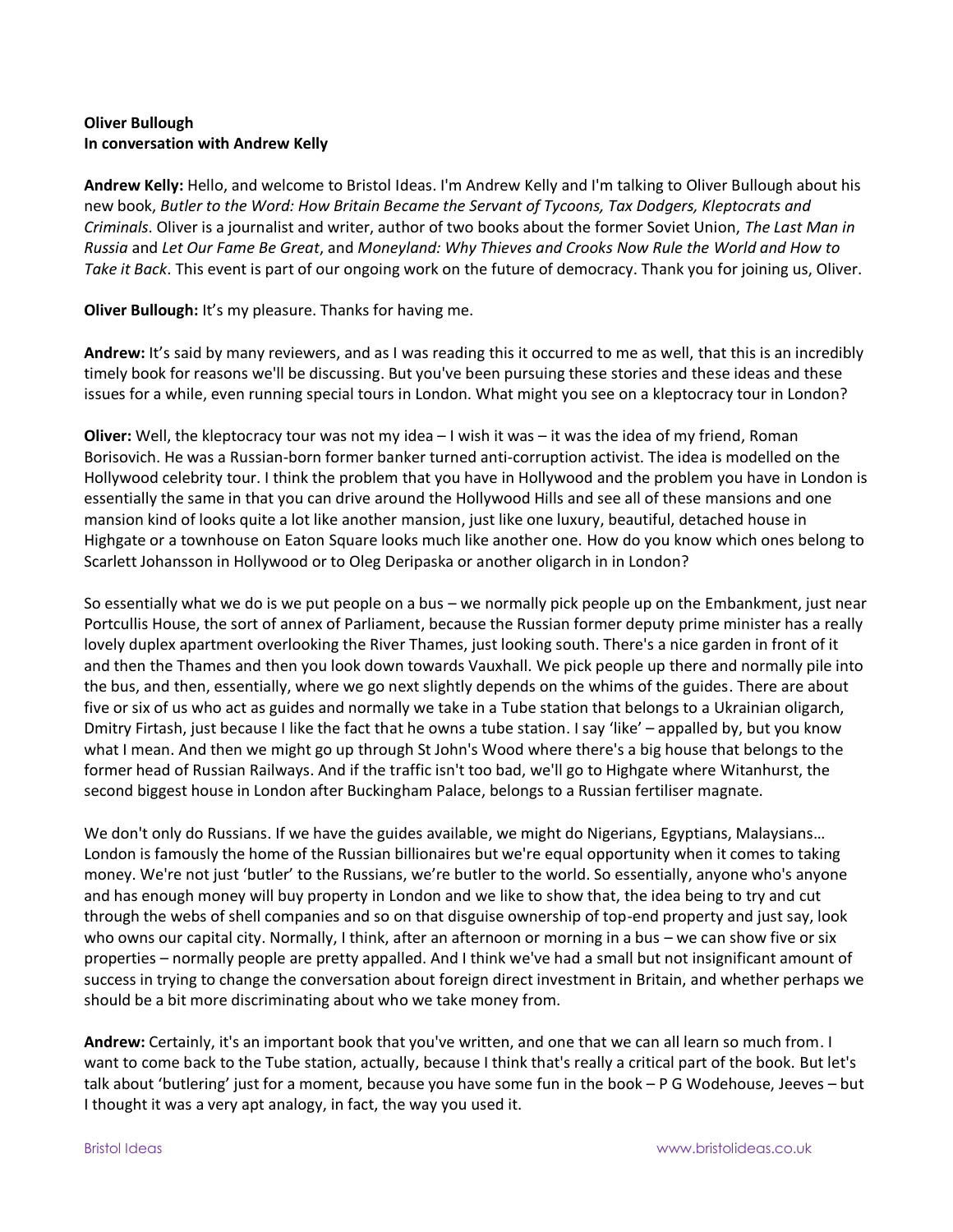**Oliver:** Yes, I did actually try to, as it were, embed myself with real butlers. I had this sort of idea that I could write about butlers and maybe perhaps go through butler training myself. But they rumbled me quite quickly, that I wasn't a would-be butler but was in fact a journalist who writes about financial crime, and the invitations just dried up. I wasn't able to do that. But I wanted to structure the book around examples of butlering. And so, obviously, I turned to Jeeves, though people regularly point out that he was in fact a valet, rather than a butler. But it's just a different word for the same thing, really. And what was interesting about reading the P G Wodehouse books again – I've read them many times and loved them – is that I'd never really realised quite how dark a character Jeeves is. If you cut past the humour and the amazing way that P G Woodhouse writes, he is essentially prepared to do anything for money. He bribes a policeman at one point, or he gives him 'a little present', as he puts it. He knocks a policeman unconscious, he sets up an illegal bookmaking ring, he uses inside information for political advantage. He's a really amoral human being. And actually, all of those things are essentially kind of what Britain does on behalf of its oligarchic clients.

Jeeves turned out to be a really useful guide through the enabling of financial crime. That essentially, if you cut past the immaculate tailoring and the cut-glass accents, the British elite behaves in exactly the same way as Jeeves does, and just takes money from anyone in order to help them get away with anything. And that goes right back to the early post-Empire days, right up to the present. And it involves the use of shell companies to disguise property, the use of lawyers to help people obfuscate their crimes, get away with their crimes, intimidate journalists, buy top-end property. And it's a deeply troubling industry, that I think in the same way that Jeeves' actions are when you read the P G Wodehouse books, you just don't notice how dark they are because of the Marcus Aurelius quotes and so on that surround them. If you look at what Britain does, and strip away the old Etonian charm, it's just being a conciliary to a mafia Don, really, but just with better tailoring.

**Andrew:** At the end of the book, you even give us the prices for what we might pay to learn certain butlering skills which I thought was a wonderful moment.

Let's talk about Suez where your argument starts, and the national disaster and embarrassment that was. You mention Dean Acheson and his famous early 1960s statement about Britain's lost empire.

**Oliver:** Yes, it's a really interesting, in a way, thought experiment, because obviously Britain didn't used to be a butler. Britain used to be the oligarchy, right? What Vladimir Putin is doing to Ukraine now, that's kind of what we used to do to places. In the Boer War, we wanted to sell Africa's gold so we attacked them and took it. If we didn't like a country's trade policy, we would just bombard them with battleships until they changed their mind. That's what Britain used to do.

We don't do that anymore. When did we stop? And when did we instead start helping other people do those things? That's the question. And there is this really fascinating moment which slightly predates the Suez Crisis but sets up the context of when butlering begins, which is in 1955, when the Soviet Union decided that they didn't want to keep their dollars in New York. Dollars were crucial if you wanted to trade with the international currency as established by the sort of United Nations at the end of the Second World War – you had to have dollars. But they didn't want to put them in New York because they were worried they would be frozen by the US authorities in the event of a crisis. So instead, they put them in London. They owned a bank in London, the Moscow Narodny bank, and they kept them there. But what were they to do with them? Well, they lent them to a British bank. And in this one trade, both banks made this astonishing discovery. The British bank realised that they could have capital, which they couldn't otherwise get because everyone was starved for capital in the days after the Second World War because there was so much destruction and so much rebuilding that was required. And the Russian bank realised it could charge a higher rate of interest than it could in America, where there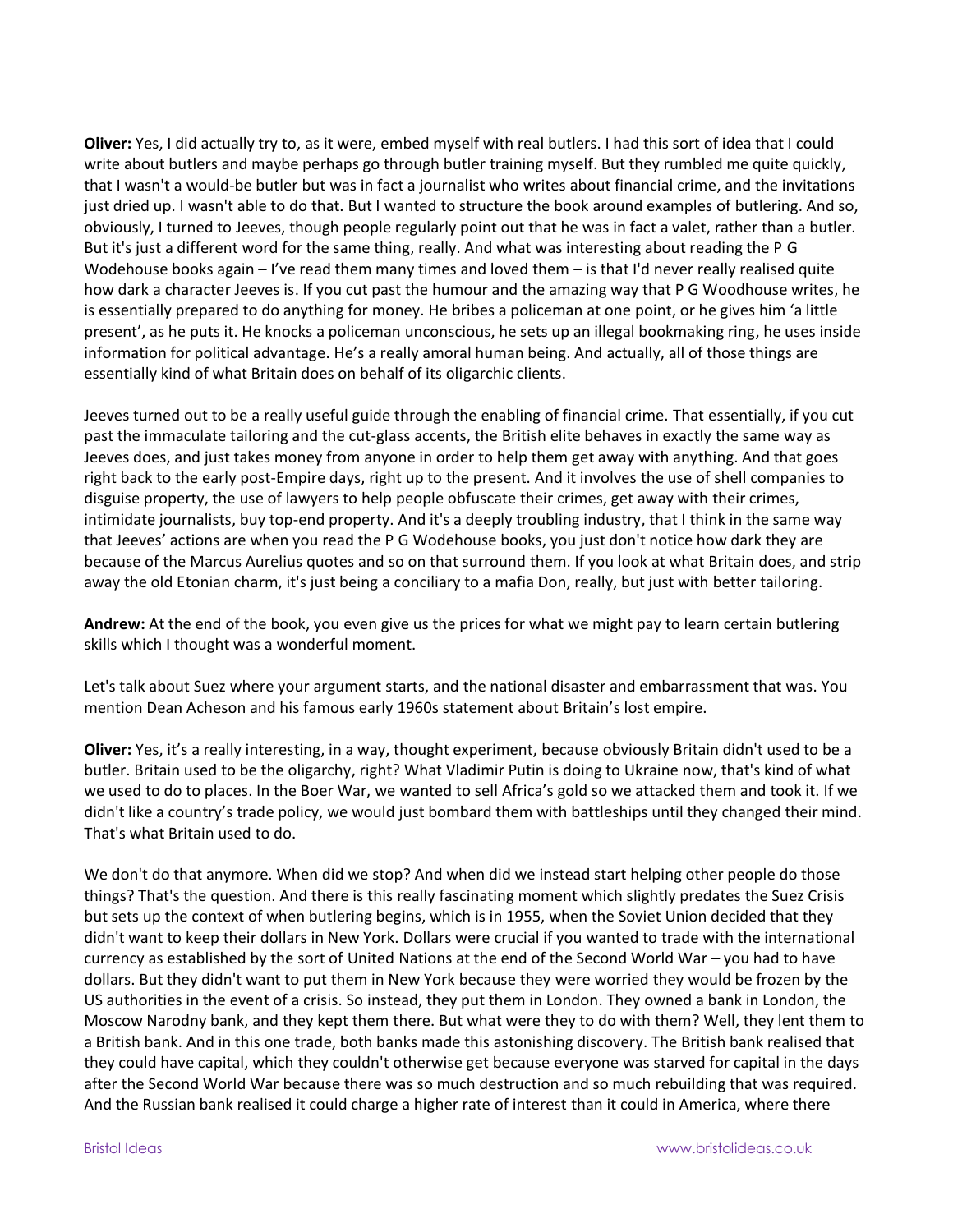were strict limits on how much interest you could charge in the sort of post-war New Deal settlement in the US. So, they discovered this loophole, which is if you use dollars, the international currency, which was super useful because you could do everything with dollars outside the US, you essentially had all the benefits of the dollars and none of the downsides. And essentially, they'd created a law-free space.

And they needed a word for this – what do you call a law-free space? Well, we have a concept of a law-free space, that's what it is on the high seas. If you are outside the reach of land, you are outside the reach of terrestrial law, and we call that offshore – literally off shore, you are away from shore. So this is where 'offshore' comes from.

But this could have been just an oddity, one single trade, two banks make a little bit of money and everyone forgets all about it. But then the next year, the Suez Crisis happens, Britain attempts to assert itself as a vibrant imperial power in an age when it no longer was, is utterly humiliated in its attempts to regain control of the Suez Canal, is forced by the Americans who froze our assets in the way that the Russians were worried, they essentially forced us to back down because otherwise we were going to go bankrupt. And in an attempt to limp on while this crisis was going on, the British Treasury imposed very strict restrictions on what could be done with pounds. And all the remaining merchant banks in the City of London who were already kind of down to their last few pennies were suddenly cut off from financing altogether. They were going to go bust. What were they going to do? Well, they discovered, as the Midland Bank had the year before, that if they just used dollars, they could do what they liked. Not only could they do what they like, but all the restrictions imposed by the British Treasury fell away. And all the restrictions imposed by the Federal Reserve fell away. And suddenly they had strings-free, totally marvellous offshore capital that they could do what they liked with. No taxes, no restrictions, no regulations at all, no capital reserve requirements, nothing. Do what you like.

And this is the moment that the City of London is reborn. It goes from being the engine of the British Empire to being the engine of the financial elite – whoever they are, wherever they're from, whatever their wealth is, we will help you do what you like with it. This is when butlering is born. It radically changed the way the world works. It's quite hard to get your head around how this works now, because there are no restrictions and interest rates when you use dollars, you can charge whatever interest rate you like. There are no restrictions on where you can move pounds or dollars, you can move from wherever you like. The reason why this is, is because all of those restrictions became defunct because of what London did. So the City of London radically reengineered the financial architecture of the entire world, and in whose interests? In the interests of people who own capital – rich people. Essentially, rich people had a problem, they came to Butler Britain and said, 'We want to be able to move our money without restrictions, what can you do for us?', and Britain said, 'Very good, Sir,' and sorted that out. And that's the model for everything that came subsequently. Rich clients had problems – journalists were writing about them, people could see what they owned, and so on – and we found a solution and helped them at the expense of everyone else.

**Andrew:** One of the things which I found of great value in the book was making the complex understandable, even to the extent that I think I understand what Eurodollars are now, which is one of the things that we've been talking about. Let's talk about some of the cases that you cover in the book. Another thing that really interests me is that it's not just in the UK, but also the overseas territories where these things were taking place. And often at the instigation of an individual who had an idea that something could be pursued here. You talk, for example, about Gibraltar, and its move to being a major centre for online gambling. And it started with one betting shop and a couple of people answering the phone. What happened there and why did they move that way?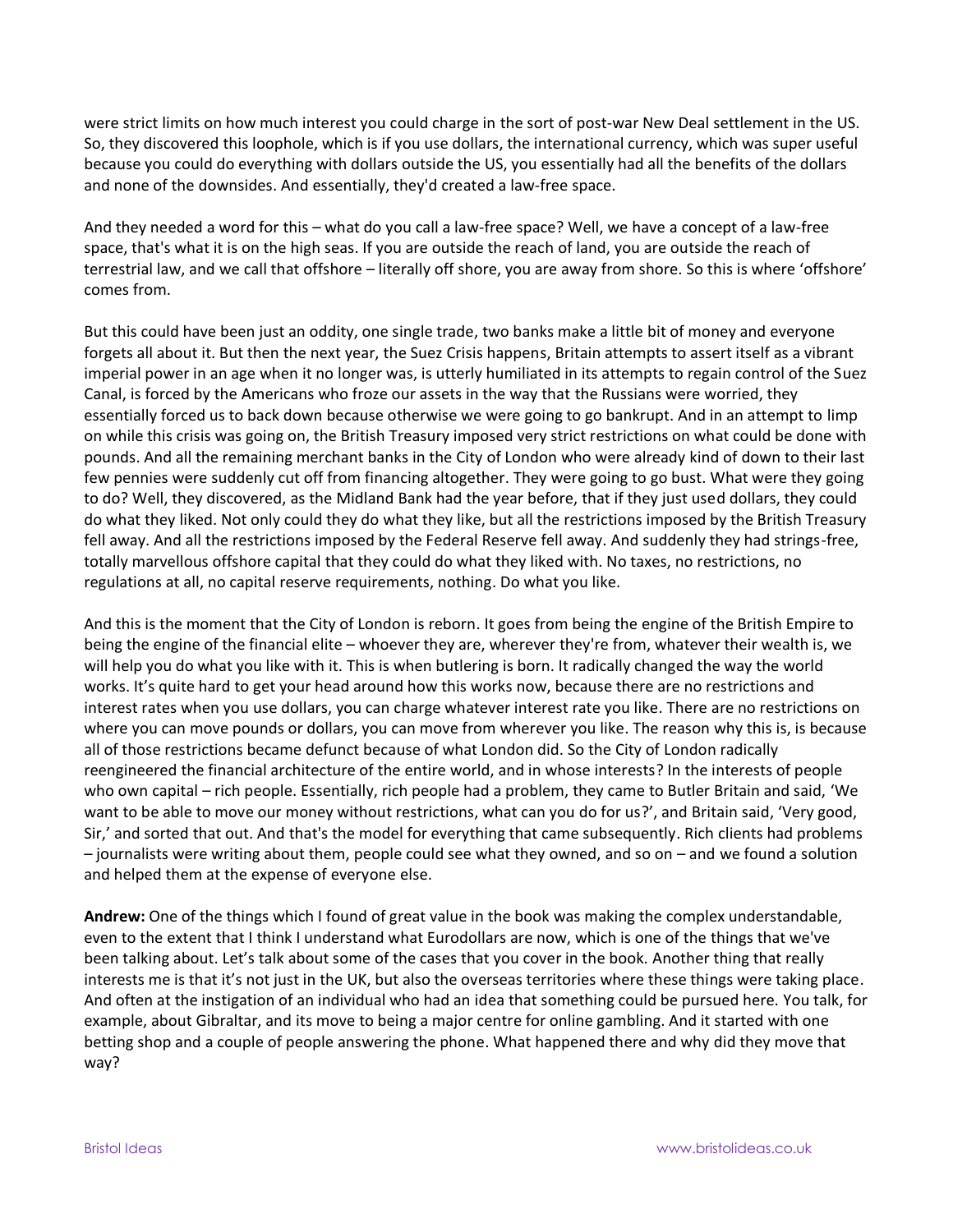**Oliver:** It's a really important point that we're not just talking about the UK here. Butler Britain is the whole British archipelago, and there are these little leftover bits of empire scattered not quite all over the world but very widely. And they tend to be the bits that were too poor or too small or too remote to become independent. So the British Virgin Islands, the Turks and Caicos Islands, the Cayman Islands, Gibraltar, and so on. And these places were very, very small, as a rule very, very poor, and very, very desperate for business, for some form of revenue. And that's a killer combination if you are a lawyer looking for a way to help your client get away with something, and Gibraltar's transformation is a fascinating one. And actually fascinating to me, because I didn't go to Gibraltar to write this story I wanted to write about a different story. And I went there and realised that Gibraltar is essentially the world's leading jurisdiction for offshore gambling, and its impact on the world of offshore gambling is immeasurable.

When I was a kid, and I'm sure many of the people watching this can remember this, betting shops were totally different to what they are now. They were these very gloomy places with whited-out windows. If you went in there, there was no advertising. It was a bit like visiting a prison in a way, it was so unattractive. And that was how gambling was. It was very, very closely regulated, and also very highly taxed. Every single bet you made was taxed in the same way that if you buy alcohol, every pint of beer you buy is taxed, which made it very difficult for betting shops to offer attractive rates, which really restricted how much people gambled. And what happened was that, essentially, one guy initially in Gibraltar realised that because money flowed freely between Britain and Gibraltar, that if Gibraltar had no taxes on gambling, then people from the UK could call up Gibraltar, bet in Gibraltar and essentially on events which are happening in the UK, and undercut bookies in Britain. And this was only a small little idea and never really amounted to very much apart from this very small chain of betting shops in Gibraltar. But then big British-based bookies realised that if they put their telephone betting operation in Gibraltar too, they could do the same trick. And that essentially, within six months, the entire British telephone gambling operations of everyone, all the big bookies, William Hill, Ladbrokes, everyone, they all moved to Gibraltar, which caused a huge hole to appear in the British government balance sheet. They needed all these taxes that these people had been paying. And it made it incredibly easy and profitable for betting companies who didn't really have to pay tax anymore. It's a big problem for the British government. So in an attempt to get them to come back, the British government totally changes how betting is taxed, how betting is regulated. So the reason why we have this massive explosion of online gambling now, where you practically can't turn on a TV without being offered a free introductory offer for a bet or whatever, this is all due to Gibraltar.

And this is what I mean by the butlering industry. Gibraltar offered this service to wealthy companies, betting companies who had a problem, they were being forced to pay these high rates of tax and faced these high rates of regulation, and by moving to Gibraltar, they could sidestep all these regulations, and it offered them a regulation-free space from which they could then impose their will back on the UK, and win all these concessions from the British government, that no-one outside the betting industry was demanding. There weren't demonstrations on the street saying give us lower taxes on betting, give us regulation-free gambling, allow a massive explosion of fixed odds betting terminals or online roulette or whatever. It was only in the interests of the big companies, and they made an absolute fortune out of it. It has been transformational for Gibraltar. Gibraltar is now a very wealthy place. But it's been disastrous for the UK, because we now have these very high rates of gambling addiction, far higher than we used to have. And the entire debate is framed around problem gamblers, when actually what we're really talking about is problem companies, right? The companies who moved to Gibraltar, they're the ones to blame for what happened. And yet, essentially, in order to try and accommodate their will to try and gain some form of tax revenue out of the gambling operations, this was allowed to happen.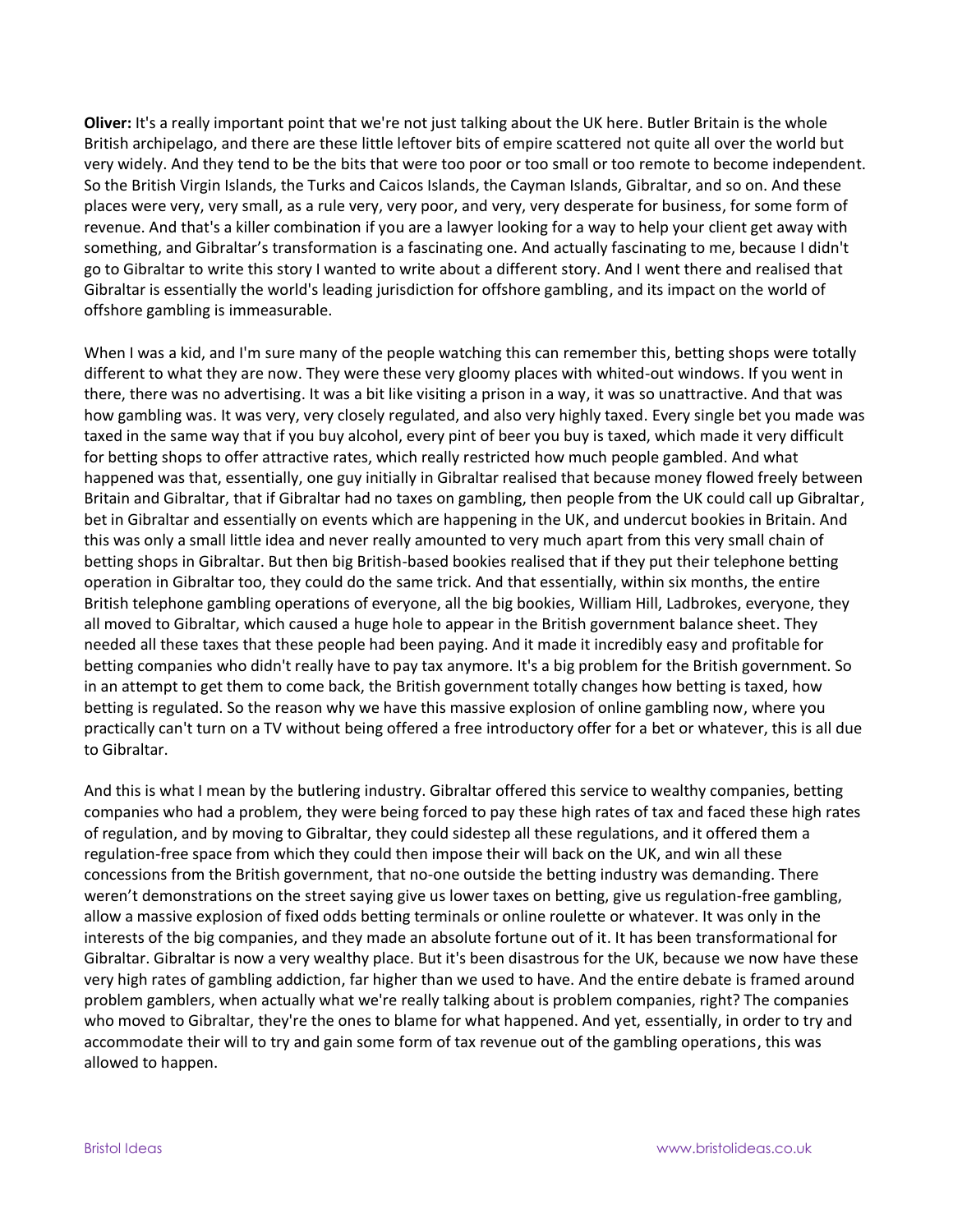Now, it didn't need to happen this way. This is just in the weird structure of what's left of the British Empire, whereby these sorts of overseas territories – they're colonies, really – but overseas territories, they get to opt into which bits of British they want to be. They say, yes, we want to be British when it comes to being defended by the Royal Navy. But we don't want to be British when it comes to having the same tax rates as you or the same transparency requirements as you or the same police services as you. They get all the good bits about being British with none of the downsides. And that dynamic repeats itself in the British Virgin Islands who have these notoriously opaque shell companies, or in the Cayman Islands who have this huge fund management industry. It could theoretically repeat itself in the Falkland Islands, it just hasn't happened there yet, but there's no reason why it wouldn't.

And it's a real problem. It means that unlike, say, France, which still has remnants of an empire too, but which all the bits of empire are essentially parts of France, we have multiple different bits of Britain, all of which can play off against each other, to the benefits of the wealthy people and the harm of the rest of us. It should be said, this isn't really a new thing. Two, three hundred years ago, you used to get slavery in the Caribbean colonies when you weren't allowed it in the UK. There have always been differences in legislation between the colonies and the metropolis, but you really would have hoped we'd moved on from that these days.

**Andrew:** Even if you go to Jersey, you realise how financial services are so much more important to a place like that than they have been for many years.

**Oliver:** Absolutely. Jersey is a fascinating example of a place that until the 1960s, late 1950s, was dependent on agriculture, because it's warmer than the UK, and tourism, sort of. But essentially it wasn't a wealthy place, it got along OK. But then it realised that because it shared a financial space with the UK, money could flow backwards and forwards freely, but didn't share a tax regime with the UK, it could just position as a tax alternative to the UK – stick your money there and dodge taxes. If you can afford the fees, you don't have to pay the taxes. And that's that the thing that Butler Britain offers, right? It makes regulations or taxes essentially voluntary – if you can afford the fees, you can opt out of them. And then in order to chase those taxes, you have the government tying itself in all sorts of strange knots, like the non-dom tax status that we've been hearing about recently because of Rishi Sunak's wife. But there are an awful lot of other people who are also non-doms who, because they would be able to afford to opt out of taxes anyway, we've offered them this really unconscionable loophole that is very unfair, and really puts them at an advantage to ordinary people. But essentially the government's calculation is it's better to have some money than no money, so let's just let them do that.

**Andrew:** I want to come back to that particular point, but first some other case studies. One that you've mentioned already, but perhaps we could go into a little bit more detail about it, because this is about an American investment haven, is about the British Virgin Islands (BVI). Tell us about that.

**Oliver:** So the BVI is a gorgeous place. There was a lot more travel that I wanted to do for this book that I couldn't do because of lockdown. But I did get to go to the BVI and I met the man, Michael Riegels, who essentially invented the British Virgin Islands shell company. What was fascinating about the BVI is that until the 1970s, it was an irrelevance. It was by far the poorest British colony, it was unknown, it was never discussed in the UK, it only features in Hansard, the record of parliamentary proceedings, in the context of a joke – anytime it was mentioned in a list, some would make the same joke, which was 'Where's the British Virgin Islands? I don't know, but it must be far from the Isle of Man, ha ha ha, isn't it hilarious.' And that would be the joke. And it comes up again and again, well, half a dozen times. But that's the only time it's ever mentioned at all. But then, American lawyers, fresh from having essentially moved their financial operations to London to take advantage of the Eurodollar market, were looking for other loopholes that the British remnants of the British Empire could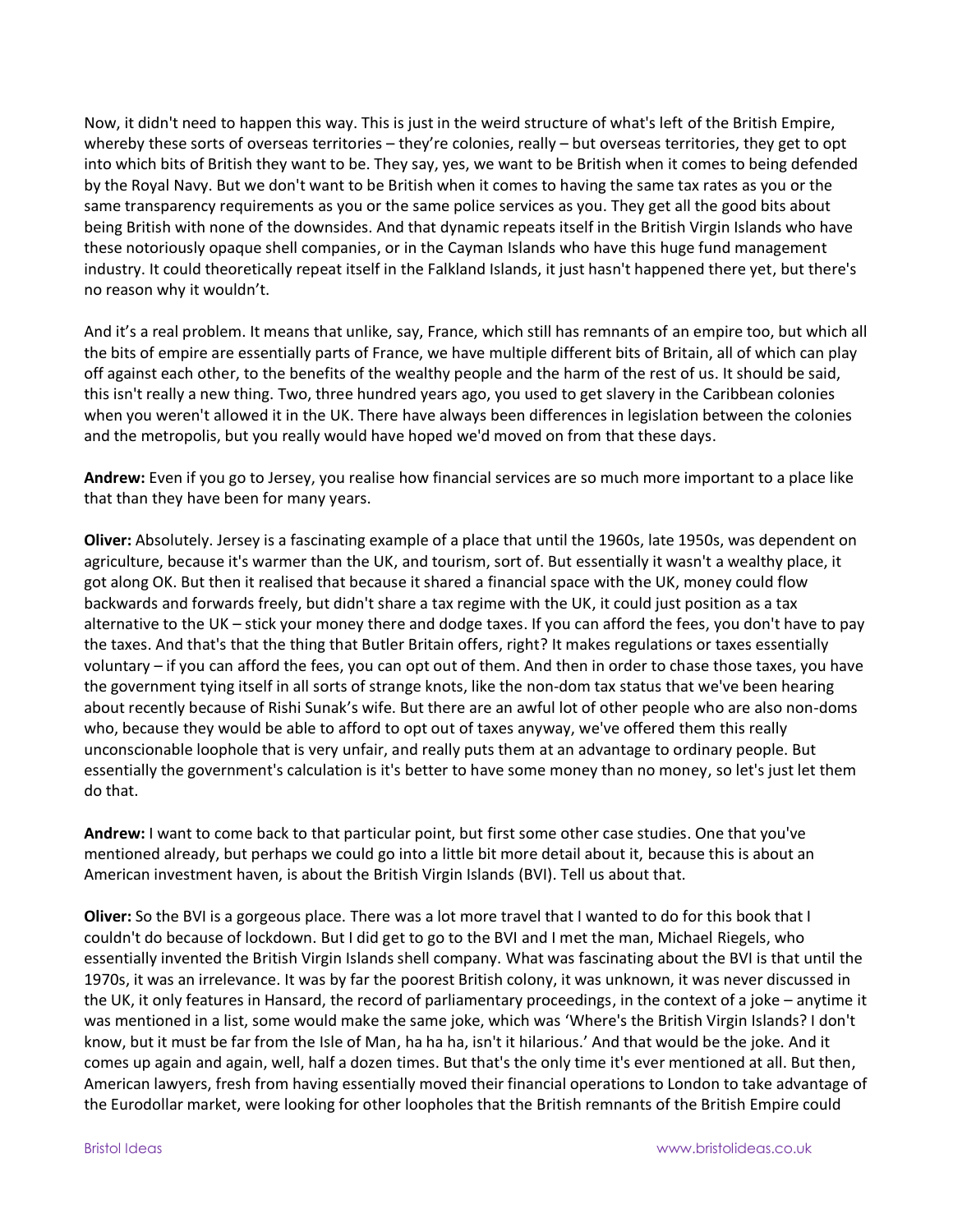offer. And they realised that if they owned assets via a shell company in the British Virgin Islands, it would help them dodge American taxes because they could take advantage of a treaty with the remnants of the British Empire, which essentially turned American investors into foreign investors so they could gain rights that foreigners had. This didn't last very long, because the US Treasury got fed up and cancelled the treaty. But then the same US lawyers, in coordination with this very small number of lawyers who were working in the BVI, realised that though they couldn't do this trick on the Americans anymore, because the Americans wouldn't put up with it, they could still do it on the rest of the world. So they wrote this law. You hear about lobbying. This is taking lobbying to a new degree. The law was written in total lockstep between BVI-based lawyers, US lawyers and the government lawyer, the Attorney General, in the BVI. They wrote this law which created this utterly opaque shell company, which then was used by anyone to do anything that they wanted to hide.

The Panamanian drug smugglers who had been kicked out of Panama ended up using these companies. Ethnic Chinese businesspeople from Hong Kong who were scared about the handover back to Chinese control that was coming up, they moved to the BVI. Politicians from Sub Saharan Africa or South America who wanted to hide the assets they've stolen from their people, they use the BVI. It's a totally equal opportunity approach – anyone gets to buy these companies. But what's really interesting is all the BVI is doing is offering a legal structure. It isn't doing anything else. And yet it's brought in huge wealth. The BVI has gone from being a place that was reliant on subsistence agriculture 45 years ago to a place that has a living standard that's now the equal of the average in Europe. And that's only from selling legal protection for foreigners who could afford our services. It's a fascinating place.

This was essentially a discovery of American lawyers who realised they could do something, and then when that loophole was closed, the realisation and the initiative that, well, that loophole has closed, but look, we can create our own loophole, and that loophole can be far bigger. And through that loophole, anyone can come and hide their wealth free from the scrutiny. To the great detriment of, for example, the people of Angola, whose governments have hidden all this money that they've stolen from them in BVI companies. Or Tanzania. And one of the great ironies is that the man who invented the BVI company, Michael Riegels, was from Tanzania. A Brit who grew up in Tanganyika, as it was then called, didn't like the post-colonial government, ended up living in Britain for a while, didn't like it here, moved to the BVI, and then his invention – obviously, it's not his fault that this happened – but his invention was then used by politicians in Tanzania to defraud their own government. So it is a great irony and a great sadness, to be honest.

**Andrew:** And coming to the UK, there are two things I wanted to talk about. The first is the Scottish limited partnerships, and this was a quite a remarkable little case study, I thought.

**Oliver:** Yes, I mean, the Scottish limited partnership is this awesomely obscure wrinkle in British legislation. One of the weird things about Britain is that we just keep adding layers of legislation to things. We don't really get rid of the old things. Things will exist as a kind of zombie, a legal zombie out there somewhere. And one of the most profitable aspects of butlering is people essentially digging through this sort of muck heap of British legislation and finding things that still function but are essentially defunct.

Scottish limited partnerships throughout the twentieth century were largely used, in as far as they were used at all, to regulate Scottish agricultural tenancies. Maybe half a dozen of them created a year. And they're a form of partnership, like a doctor's partnership or whatever, but they give you a bit of limited liability. And because they're Scottish, as opposed to English or Welsh, they can own property. It's a legal irrelevance until it's discovered in the 1990s by some genius Eastern European money launderer who realised that these things are totally opaque, totally tax free and can own property and move money out of the former Soviet Union by the billion. And they do. They are used to defraud Moldova of 15 per cent of its GDP, probably the biggest bank heist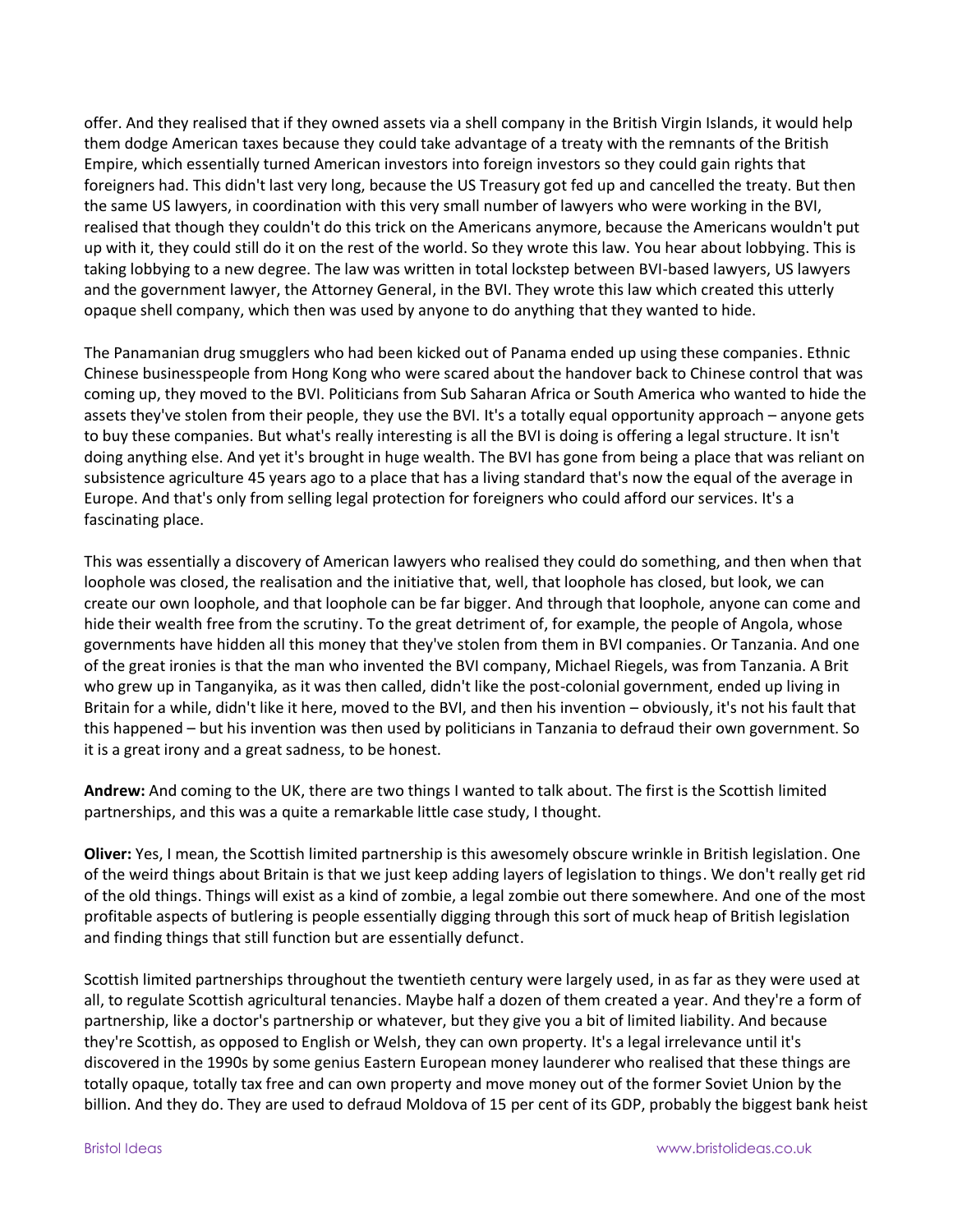relative to the size of the country where it took place, ever. They're used to move hundreds of billions of dollars via banks in the Baltic states – Danske Bank and Swedbank and ABLV and so on – huge money laundering scandals on behalf of the elite in Moscow.

But what's particularly disturbing about this story is that after the scandals were exposed, there was a sustained campaign by Scottish politicians – particularly Roger Mullin, who was an MP from the Scottish National Party, because it was a real stain on Scotland's reputation that Scottish limited partnerships were being used in this way – there was a real campaign in Parliament at Westminster to have this loophole closed. And it failed. His campaign failed. And the reason it failed is that it wasn't just money launderers who were using Scottish limited partnerships. They were also a preferred vehicle for private equity to hold their assets within. And private equity liked them for the same reason that money launderers did – they were opaque, they were very cheap to set up, and they were very, very tax light, shall we say, euphemistically.

And so essentially, out of concern for maintaining business in the City of London, private equity business, the Treasury refused to put fresh regulations on SLPs. In fact, they deregulated them further in response to the scandal. And so what we see is that the government was putting the interests of the people who move money in the City of London ahead of the interests of the victims of corruption in Moldova, Russia, Ukraine and elsewhere. People who were having their entire livelihood stolen from them were of no consequence at all when set against a very small increase in regulation for private equity companies in the City of London. And that is kind of a dark calculation in and of itself, this sort of amorality of it, but also, as it turned out, incredibly shortsighted.

What we're seeing now in Ukraine is the consequence of having empowered that corruption for so long. The regime that has been created in the Kremlin is a kleptocracy that has essentially become so voracious in its disregard for any kind of international rules, and so enriched by all the money that this very small number of people has been able to steal from Russia and neighbouring countries, that it's just totally unwilling to abide by any rules at all. And so the invasion of Ukraine, this sort of insistence that they're above and beyond any conceivable law, has been enabled by Britain.

These kleptocrats, the oligarchs in Russia, what are they good at? Well, they're good at killing people, stealing stuff, invading countries. They're not good at integrating wealth into a globalised financial economy. That's what we've done for them. We've sold them the shell companies, we've sold them the legal services, we've sold them the wealth management solutions, the reputation management solutions, all of the corruption solutions which are required if you've got stolen money and you want to be able to behave like an aristocrat instead of an oligarchy. We've done that for them.

Obviously the decision to invade Ukraine is on Putin and his close advisers, and on them alone. And obviously, the war crimes and the blame for that is only on the people who committed those war crimes. But the system that was able to do that, that's on us. And I don't think in all the discussion about Ukraine that there has been sufficient recognition of our role in that, and the urgency of closing the loopholes and ending the systems that allowed that to happen.

**Andrew:** And there's a strong Ukraine connection with the final area that I want to discuss with you that you cover in the book, which is what you talked about earlier, about the sale of the Brompton Road former Tube station to Dmitry Firtash, who has been called Putin's man in Ukraine. Take us through that.

**Oliver:** The key lever that Russia has used to control and corrupt Ukraine since the end of the Soviet Union has been its control of the gas trade. The Soviet economy, of which Ukraine was of course a part, was very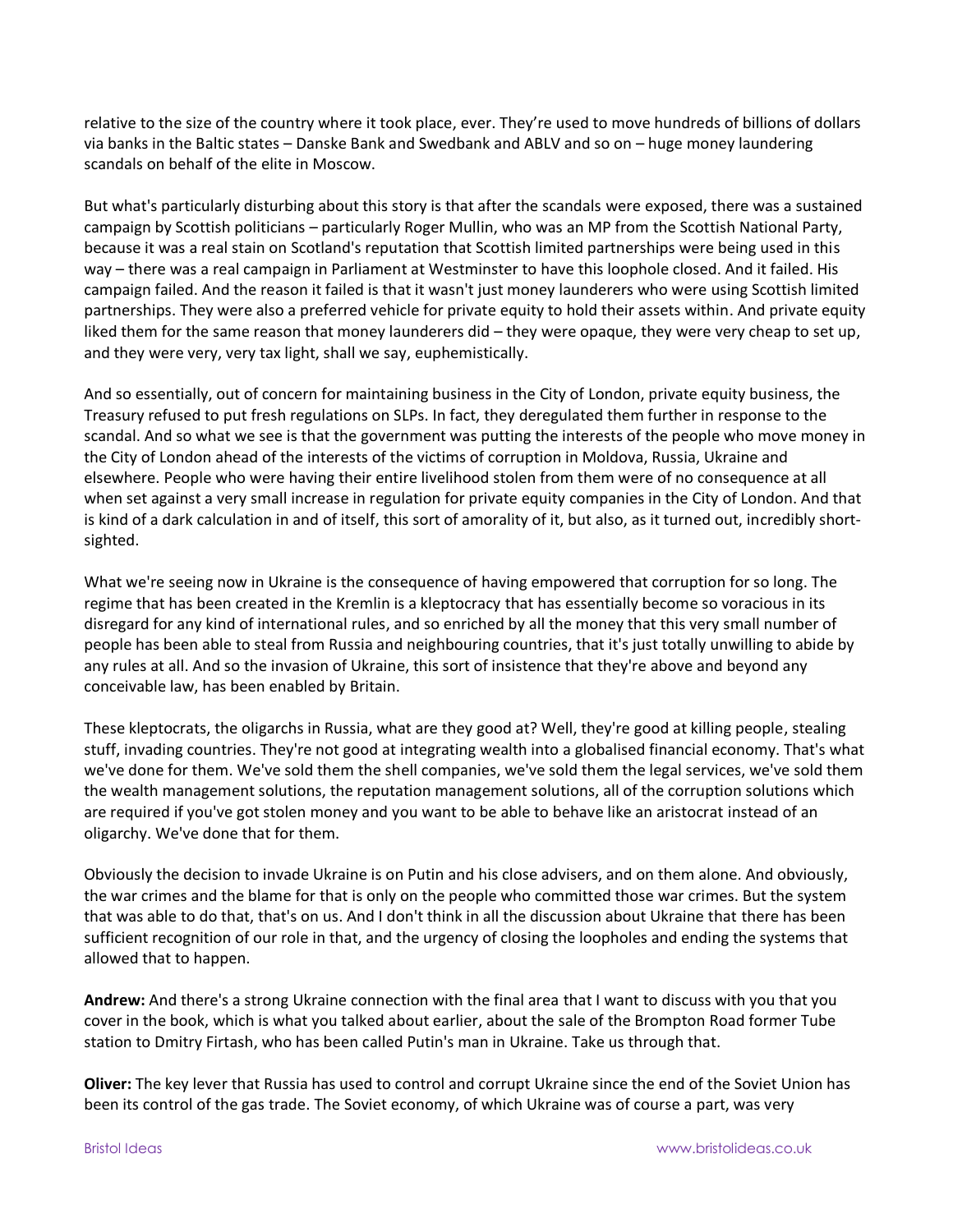dependent on cheap gas. That gas comes primarily from Russia, or if not from Russia, through Russia. And therefore, Ukraine, post-independence, needed gas from Russia if it was to keep its heavy industry going. That lever was something that Russia, particularly once Vladimir Putin became in charge, was very willing to pull in order to make changes happen in Ukraine. He needed a local business partner to work with, to make that happen, and the man he chose was Dmitry Firtash, who became a key ally, and a billionaire. He became extremely rich from essentially becoming Putin's business partner, Gazprom's business partner in Ukraine. And what did he do with the money? Well, he could have spent it in Ukraine, but there isn't very much to buy. It isn't a particularly developed economy. So he brought it to the UK.

It is astonishing, the extent of his social rise from so obscure no one even knew what he looked like in 2006, to by 2011, he has given a lot of money to Cambridge University, he's hanging out with the Duke of Edinburgh, he got to meet him and was welcomed into the Guild of Benefactors of Cambridge University. He set up a British Ukrainian society with members of the House of Lords and Commons on the board to promote Ukrainian history and ideas and so on in Britain, but essentially largely to be able to promote himself. He bought himself a mansion in Knightsbridge about, I suppose, three minutes' walk from Harrods, up for about £60million. He got to open trading on the London Stock Exchange. He had an event in parliament where he met the speaker of parliament, John Bercow. And then the culmination of his social rise – when the crisis in Ukraine broke out in 2014, and kind of what we have now is a continuation of it, he goes into the Foreign Office to advise them on what to do about Putin. This is Putin's business partner advising the Foreign Office on what to do about Putin, which is kind of extraordinary.

But then in February 2014, he closes the deal, the real summit of his achievement in the UK – he bought a Tube station from the Ministry of Defence. It was a closed Tube station, but it's still got all the platforms and the shafts and everything. It still looks like a Tube station. You can see it, it's actually right next door to his mansion. Again, just down the road from Harrods. It's got all that kind of slightly weird burgundy, glazed tiles that you get on Tube stations. He is, as far as I know, the only private owner of a Tube station in London.

We were so keen that he bought it that actually he got a special deal. He only had to pay a third of the price up front. It's a deal that's normally designed to encourage social housing. But he was allowed to take advantage of it to essentially get a mortgage from the British government to buy property from the British government.

But then, two weeks after he bought the Tube station, his world comes crashing down. Because there is another approach to extremely wealthy billionaires who have made vast quantities of money from working with Vladimir Putin, which is the American approach. The FBI became concerned by the origin of his fortune, concerned particularly with a business deal he had done in India to try and get hold of titanium, and investigated him and indicted him on corruption charges. He has been in Vienna ever since battling extradition to the United States. So he has never done anything with the Tube station. The Tube station remains unaltered now to how it was in 2014. He's not able to occupy that beautiful mansion in Knightsbridge. He's just sitting there in Vienna battling extradition to the US.

And I think that is the distinction, the crucial distinction between the US approach – I'm not saying the US is perfect in its approach to billionaires; I don't think anyone would argue that - but there is an approach where you have law enforcement who proactively investigates the origins of wealth, and they say, 'Hang on, there's something off here,' and they investigate it and they do work to try and expose it, as opposed to what we do, which is to say, 'Yep, yeah, money, yep, bring it in. What would you like to buy? Here you go, here's the bill of fare. Here's the list of services we can offer to you.'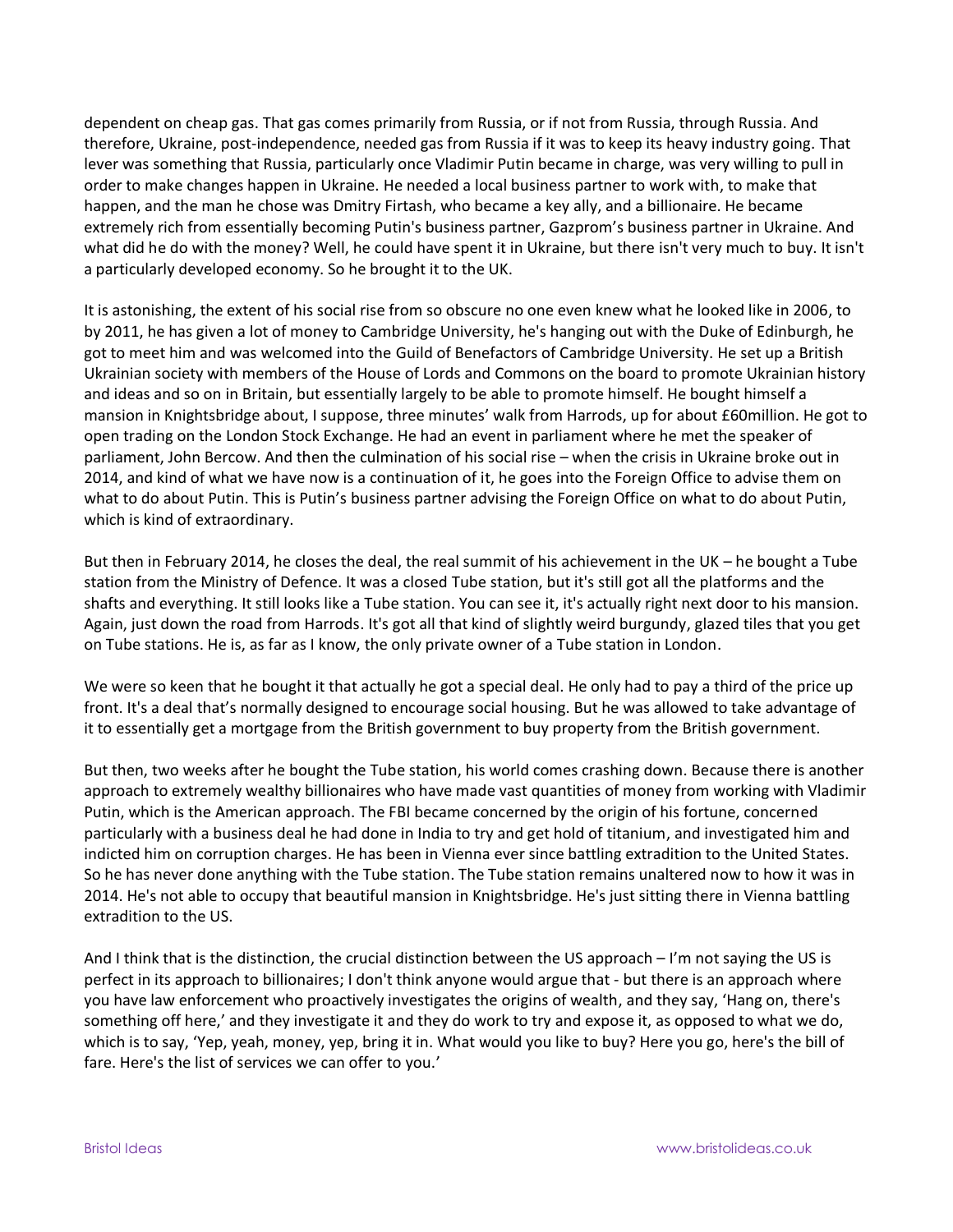What I would like above all – there are many things I would like to happen – but above all, I would like our law enforcement agencies to be resourced and empowered to operate like the FBI did in relation to Dmitry Firtash. Instead of just bringing money here, we investigate where it comes from, and if it's corrupt – and he hasn't been convicted, perhaps he'll never be extradited, perhaps he will be acquitted – but if it's corrupt, that money is investigated and confiscated and returned to the people who it was stolen from.

**Andrew:** Just coming on to some of the solutions to these issues, you've talked about one there which is about the need to resource properly those who investigate and those who prosecute these activities. And I think it was remarkable reading in the book how poorly resourced they are here, compared to the United States.

**Oliver:** It's extraordinary, to be honest. There are many disturbing lines in the 2020 reports from the Intelligence and Security Committee of Parliament into Russian interference in the UK, particularly in the light of what's since happened in Ukraine. And particularly in the knowledge that at the time, Boris Johnson, our prime minister, tried to suppress the report and when it was published, dismissed it as some kind of anti-Brexit thing, which is absurd, it really wasn't.

But one of the most disturbing lines comes from the director of the National Crime Agency. When asked why the National Crime Agency doesn't go after oligarchs she replied, 'Well, we are bluntly concerned about the impact on our budget.' That is absurd, right? We are a G7 country. Yes, we have many problems, but the idea that our law enforcement agencies are having to look down the back of the sofa to try and dig up the pennies they can find to take on oligarchs… Oligarchs are going to defend their wealth with everything they've got. And if you don't take investigating it as seriously as they're going to take defending it, you're never going to win. And that is a real problem that we have, and it's chronic.

National Crime Agency officers are paid less – significantly less – than their colleagues in the Metropolitan Police. This is supposed to be the elite. This is supposed to be Britain's FBI and yet it's not being funded like that. The Serious Fraud Office is the same. It always struggles to win cases because it doesn't have the resourcing it needs. And the same is true all the way down. This isn't just a question of battling top-ranked kleptocrats, billionaires. This is about ordinary fraudsters, common or garden fraudsters who are taking 30 grand, 40 grand from a pensioner in a push payment fraud, one of the really awful crimes which just ruin someone's life but the police don't have the time or resources to investigate. They happen all the time and they're just ignored it. All down the scale, from the very top to the very bottom, financial crime is under-resourced, under-investigated. And that's a political decision, because we have made a decision as a country that there is more money to be made by having an unregulated or deregulated financial services industry than there is to be made in investigating financial crime properly. And it's presented, or has been presented for a long time, as all upside. Yes, the City of London is booming. But there is a significant downside. There are victims in this country, the victims of fraud, and above all, there are victims overseas, and they are the victims of corruption in Russia or in Angola, Malaysia, you name it. Those people, their politicians bring their money here and they buy property here. And that's really not a good way of making a living.

**Andrew:** You talked about the Scottish journalist who had done work to expose that the Scottish problem that we talked about earlier, and yet he isn't a journalist now… Well, he's certainly not employed full time on the newspaper, because newspaper journalism is in decline.

**Oliver:** It's a real issue. I mean, obviously journalism is in decline everywhere because of the changing business model and so on, and that's something that we need to find a way of solving. But there is also a separate problem, which is that because of the way British defamation law works and, increasingly worryingly, British data protection law works, it's incredibly hard to write about wealthy and powerful people, because they have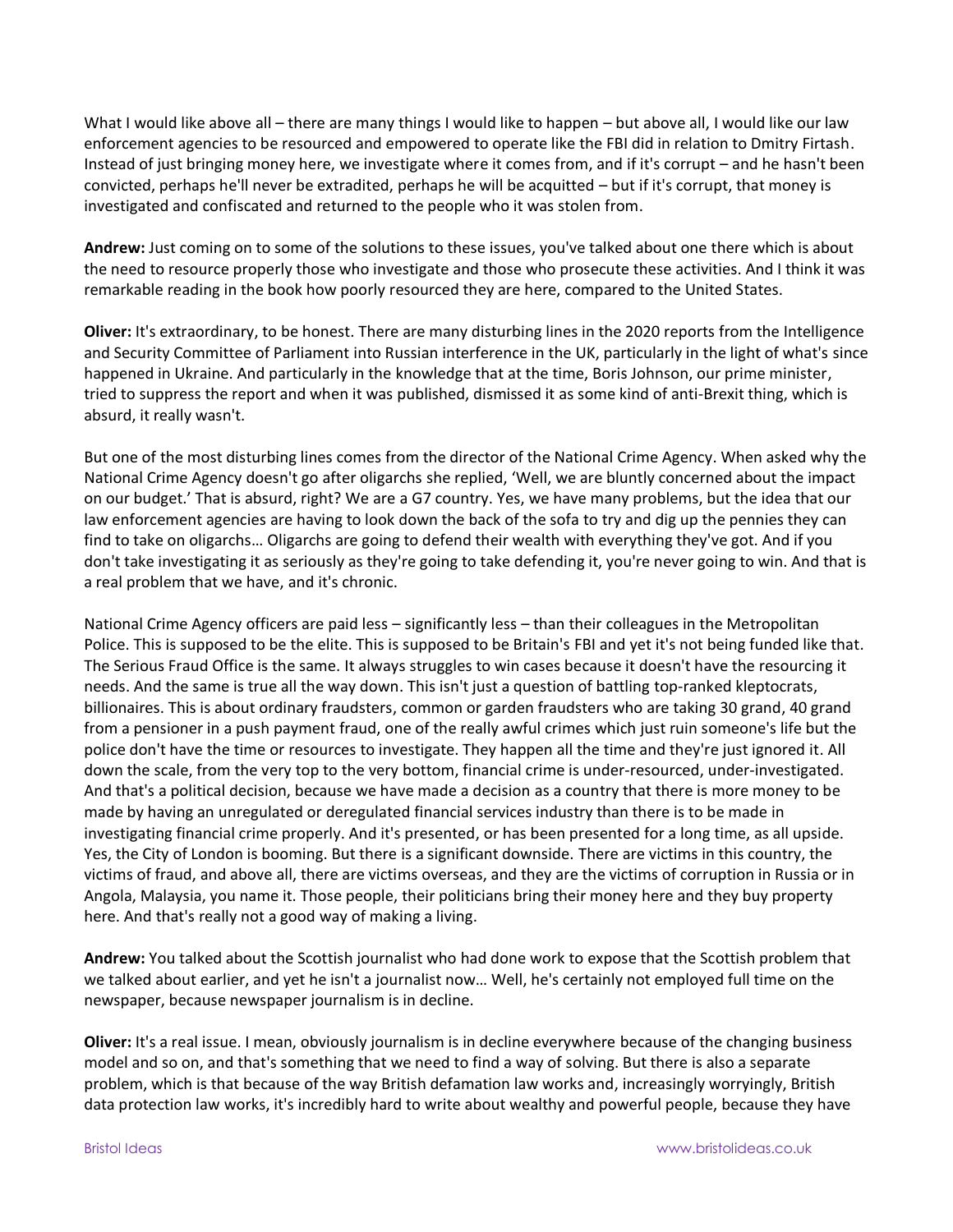this full arsenal of weaponry to, if not defeat journalists in defamation or data protection cases, tie them up in these legal costs, which go into the tens of thousands or hundreds of thousands. My friend, Catherine Belton, who is a good friend from when I lived in Moscow, wrote this brilliant book, *Putin's People*. She was sued by five oligarchs simultaneously. And eventually her publishers had to settle because they were already £2.5million in the hole and they were looking at potential legal costs of £10million if they carried on. HarperCollins can't deal with it. Imagine what that does for the *Glasgow Herald*, which is the employers of David Leask, who did so much brilliant work to expose Scottish limited partnerships. They can't afford that kind of cost. The *Western Mail* here in Wales or the *Yorkshire Evening Post* in Yorkshire, once sort of mighty regional or local newspapers, they don't have a chance taking on these people. It's a real problem, because without good journalistic work, law enforcement don't have the raw material that they need to have suspicions to open investigations. And then without those law enforcement investigations, journalists in turn don't have stuff that they can write about. So you end up with this vicious circle, where, because it's so easy for oligarchs to suppress publications about them, no information comes out. Because no information comes out, there are no investigations. Because there are no investigations, no information comes out. And we need to try and change that round.

Another change, another reform I would really like to see is what's called an anti-SLAPP law. A SLAPP is an American concept, strategic litigation against public participation, which is essentially an abuse of the legal process to shut down civil society or shut down journalism or whatever, not because you expect that you can win but because you want to tie them up in legal knots so they go away. And it would be really transformational if we could have a rule that essentially said that early on in any defamation case or data protection case, the judge could just say, 'No, this is of public importance. And this stops now.'

By all means, if two footballers' wives want to sue each other about what someone did or did not say on Instagram, by all means spend tens of millions if that's what you want to do. But if a journalist or civil society organisation is revealing information about grand corruption and it's so important that it gets exposed, they need to have protection from these incredible costs that can be dumped on them by the very wealthy. For the very wealthy these costs are a rounding error in their fortunes, but for a media organisation scraping by it's existential.

**Andrew:** And action needs to be, very clearly from your book, at the government level, at the legal level, as you've said. I also think there's a responsibility on the part of organisations to question more. You mentioned Cambridge University and the donation that they were given, a very substantial donation, and you look at the kind of mess now, although it's being resolved slowly, that a lot of cultural organisations got into over taking the Sackler money, and now rapidly removing the name Sackler from a lot of the galleries.

**Oliver:** Absolutely. There is, obviously, a duty on all of us to have this sort of moral compass about where money comes from. But I think, for too long, the government has put all the weight on the private sector to police itself. And to be fair, there are some organisations that are doing a very good job of policing themselves and are turning away this money. I know universities who have been offered substantial grants by Russian oligarchs and have said, 'No, we won't take that kind of money.' But the problem is that for them at the moment, it's all... yes, they can feel warm and virtuous about how good they are, but it must be incredibly frustrating, right? If you're trying to run a university or a cultural institution, and you turn away the money, and then the organisation just over the street takes the money and they then get the fancy new laboratory or the wonderful new gallery or whatever, because, essentially, there's no downside to taking the money, right? I mean, eventually, you might get exposed and told off about it. But let's face it, more often than not, that doesn't happen. So the pressure is always to loosen the restrictions, because there's no upside to not loosening them.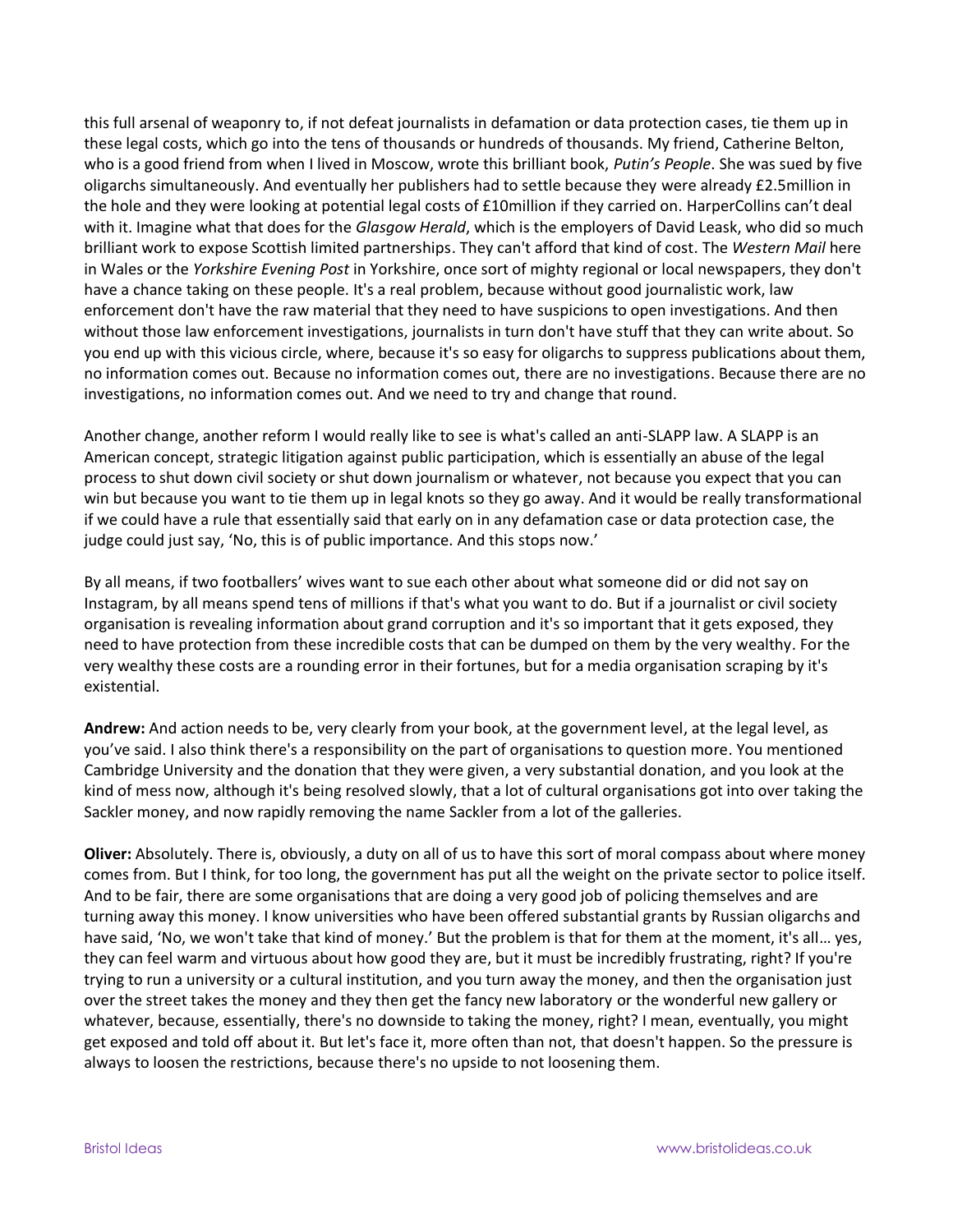We need the private sector and academia and cultural organisations and so on to have really strong moral values about taking this money. But that needs to be policed as well, because we need to have a system whereby if you transgress those moral values, you need to be picked up on and prosecuted and investigated for doing that. And that's what's currently not happening. At the moment, all the big banks, or the big law firms or whoever, are expected to have these strong compliance departments and to spend all this money on compliance. But if they don't, does anyone really notice? Honestly, not really. So the bad guys need to be disciplined, and that will reward the good guys for doing the right thing.

**Andrew:** Just finally on that, the role of the Bank of England. You talk in the book about a lack of intellectual curiosity in the Bank. Do you think that's changing?

**Oliver:** That has changed. The Bank of England is a far more professional and mighty organisation than it used to be? It is. But reading about what it was like at the beginning is fascinating, absolutely fascinating. The idea that this organisation that was central to the financial architecture not just to Britain but, to be honest, of the world – it was then and it remains one of the great central banks. And yet it was run by this tiny elite from the City of London, all of them male, all of them privately educated, none of them university educated. They all knew each other – they often came from the same families. And yet they had this total control and oversight over financial industry up into the 1980s. And that was the problem.

If I had a time machine, right, and I could go back in time and do things – I mean, you know, there's a lot that you could do – but the thing I would probably do most of all would be to go back to the Labour government when it nationalised the Bank of England and say, it isn't enough to nationalise the Bank of England – you need to totally change everyone who runs the Bank of England. Because had they done that, had they brought in a new kind of people to run the Bank of England – intellectually curious, outward looking, reflective of the whole of Britain, rather than just the tiny elite of the City of London – then offshore never would have happened. And if offshore never would have happened, Britain never would have become a butler in the first place. And the world would be so different to how it is now. And so the original sin is the Bank of England. It's changed, and yes, it's a different place, but that problem persists, and solving it is now the challenge that we have ahead of us.

**Andrew:** And one thing that I was very taken by as well was the call at the end – in your notes of the book, in fact –about having a much more critical approach to empire and learning about empire.

**Oliver:** Yes, it's been really interesting how there is now more discussion of empire than there certainly has ever been that I remember. A lot of that is full credit to Sathnam Sanghera and William Dalrymple, who have written these really excellent books. Sathnam Sanghera's, obviously, *Empireland*, and William Dalrymple, a number of books but his one particularly on the East India Company is extraordinary.

But the response to them I find very dispiriting, to be honest. The Empire was many, many things, obviously, but above all it was a business, right? People didn't travel halfway around the world in order to conquer some territory just for the sake of conquering the territory. They went there in order to make money. And Britain made a huge amount of money out of the rest of the world by essentially acting as an oligarch and we need to recognise that. We need to recognise what we did, where our wealth comes from. And the fact that this has become distilled to – I mean, you're in Bristol, you know this more than anyone – it's been distilled to a debate around statues is so frustrating because the statues are just an expression of something. It's like talking about it only by talking about statues is like some cargo cult behaviour. It's very weird. That's just an expression of something else.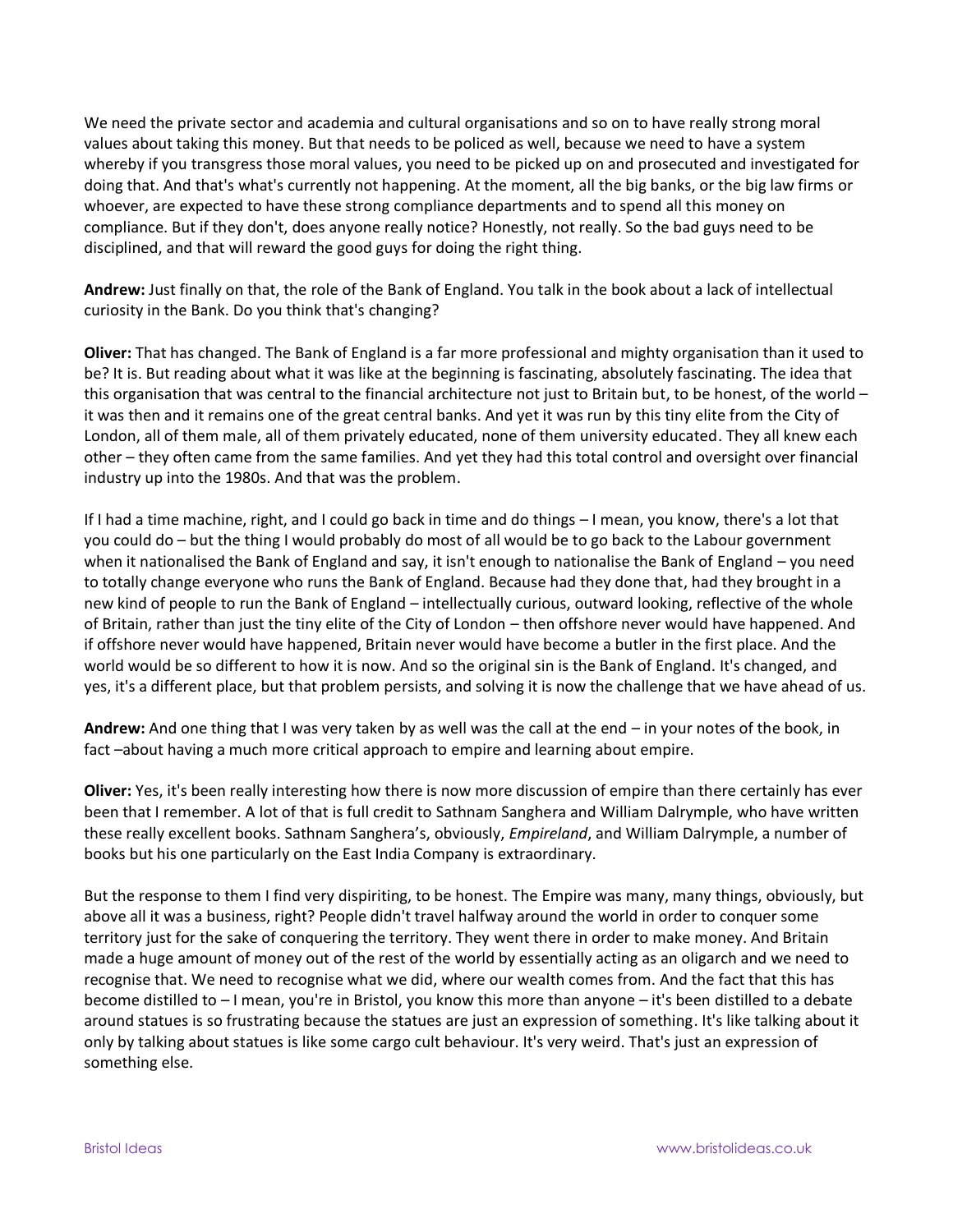And the lack of debate around empire in the curriculum. I studied history, obviously, at school, at secondary school, and I did a history degree at university. The only time I studied the Empire was at A-Level because I had an Irish teacher and we had a module on the late nineteenth-century history of Ireland. The Parnell period of the Irish nationalist campaign for a free state. That was it. Because we had an Irish teacher and he was interested in that, and he was inspirational. I never studied India, I never studied Kenya, I never studied Hong Kong, never studied the Opium Wars, none of it. Instead, we studied Henry VIII and the Second World War.

Nothing Britain ever does will be as interesting as the fact that it used to rule a quarter of the world's population. They used to own India. That's extraordinary. And it's not wrong to look into that, to investigate it. That's what all sensible countries should be doing. And there is a weird – I've always felt this actually, I lived in Moscow for many years – and I've always felt there's a slightly strange parallel between the Russian failure to confront its own history and Britain's failure to confront its own history. It is, I think, far less pernicious in this country, in that we're not doing what Russia does. But there is still a kind of willful amnesia about empire. And the butlering industry that I write about grows directly out of empire. There's this quote, you referenced it at the very beginning of our chat, from Dean Acheson, the former Secretary of State in the United States, who said in 1962, 'Britain has lost an empire and not yet found a role.' And it was it was a comment that really stung and it had a huge resonance in the UK, and people became very angry about it. But Britain had already found a role. Britain was already by that point the offshore services centre, it had become a butler already. Britain lost an empire and became a butler. And there's been very little debate about the butlering role, and very little debate about the Empire. And then I think there should be more debate about both.

**Andrew:** I would certainly agree with all of that. Just finishing off, one of the reasons that this book is timely is because of the invasion of Ukraine. Do you think this is going to be the wake-up call that will make change happen? Are you confident?

**Oliver:** There will be change as a result. I've had a lot of contacts with officials about, for example, better protections for journalists who write about corruption, and I'm really confident that something will come of that. There has been already an Economic Crime Act. It's very weak and insubstantial, but still it exists since the invasion of Ukraine. We are promised another one, and hopefully that will happen, let's see. But I don't really think of this as a problem that can be solved just like that.

I have a very good friend in Ukraine. She's actually currently in Warsaw but she's Ukrainian, called Darya Kalanick, who is an incredibly brave anti-corruption activist. You may have seen when Boris Johnson did a press conference in Warsaw, he got harangued by a Ukrainian woman – that's Darya, she is fearless. And I once asked her how she didn't get dispirited in investigating and exposing corruption, because she'd been doing it for so long and so little changed. And she said that she doesn't think about it like that at all. She says, 'In Ukraine, we're at four per cent of where we need to be. And my job is to get us to five. If I can get us to five, I'll look around and decide whether I carry on.' And I think thinking about trying to get to 10 per cent is so dispiriting and so overwhelming. But if you break the task down into little chunks then it's much less daunting.

So there has already been a degree of positive change because of what's happened in Ukraine. It seems weird to look for silver linings in such a horrible dark cloud. But there has been a recognition of our role in moving this wealth. The sanctions have been good, and it's good that that's happened. It's good that there's been the Economic Crime Act with a bit of exposure of offshore-owned property. It is good that there is now debate about helping journalists expose corruption. And it's good that they're talking about a much better economic crime bill which will regulate Companies House, for example, which is a massive problem. And all of these steps taken together, we might be at four per cent, we might be at ten per cent. But if all those come together, maybe